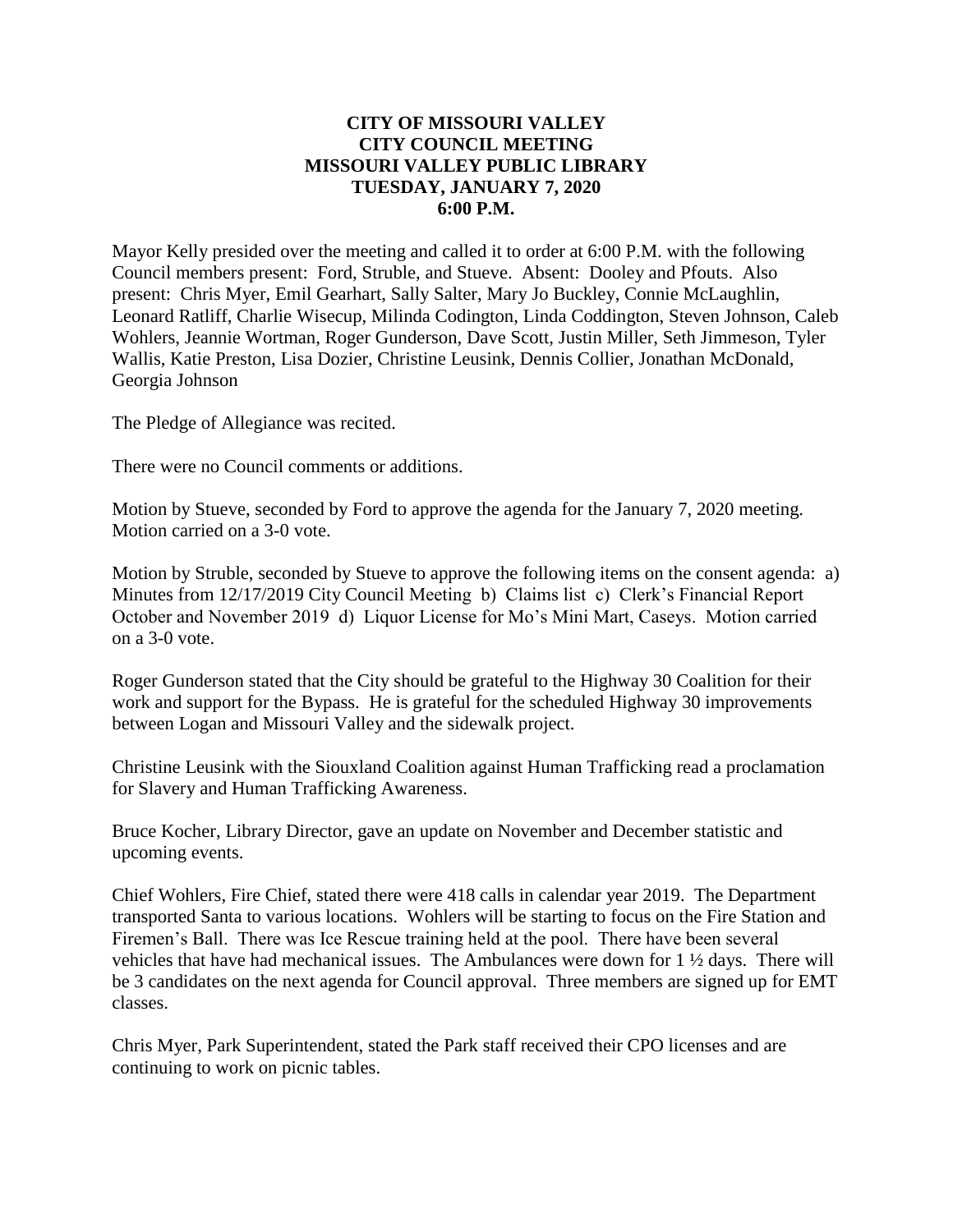Chief Murray, Police Chief, gave an update on the patrol vehicle. He received notice that the vehicle will be done in a couple of weeks. He is currently getting estimates on the vehicle equipment.

Bob Riesland, Street Superintendent, stated the Department took down Christmas lights and replaced bulbs. The street light on North 1<sup>st</sup> Street was installed. The Department installed no parking signs, the tree pile on Michigan is gone, they are hauling rock for the stock pile, and have been assisting with water main breaks. They have also been going thru their annual equipment checks and working on equipment maintenance.

Jonathan McDonald, PeopleService, stated they have changed out 108 water meters. They have had 3 water main breaks in the last 2 days.

Jim Olmsted gave an update on projects. He is working with Ebmeir Engineering to get formal estimates on the Library Foundation. They are finished with plans and specs for the Water Treatment Plant media. Olmsted would like to go out to bid and have the opening at the February 4<sup>th</sup> Council Meeting. The Notice of Public Hearing and Bid Letting will be published next week. He is preparing the documents for the Booster Station and would like to have the bid opening on March 17<sup>th</sup>. Olmsted is still working with FEMA on the Willow Park mitigation. There will be a preconstruction meeting held on Friday for the Lagoon and Ditch Cleanout. The 2019 Street Project will start in the Spring. They are working on determining the areas for the Curb and Guttering for the DOT Sidewalk Project.

Motion by Stueve, seconded by Ford to direct Mayor to sign the Agreement for Engineering Services with Olmsted & Perry Consulting Engineers, Inc. Motion carried on a 3-0 vote.

Emil Gearhart with the Park Board gave an update. They recommend terminating the Splash Pad project due to various reasons such as lack of community supports and increasing costs. They would like the money to be given to the Swimming Pool Project Fund and the Council to continue to give an annual donation to the Park Board for updates. They would like to use funds for special projects in the future.

Motion by Stueve, seconded by Struble to approve the purchase of two depot stations from Dog Waste Depot. Motion carried on a 3-0 vote. The purchase will be paid from the Dog Park funds.

Discussion was held on a proposed special city election for a Fire Station in the amount of \$1,500,000.00. Chief Wohlers, Steven Johnson, and Dennis Collier spoke on behalf of the Citizens Committee. The Committee has looked at 6 different options over the last year. They would like to propose the fire station be built at 2213 Highway 30, property currently owned by the City. The Committee is asking for \$1,390,398.00 and will continually work to improve the station in the future. The cost of inflation is approximately \$7,000.00 per month. Flaherty stated that we have approximately \$2.7 million in bonding capacity. The Committee has been firm on the \$1.5 million number and that leaves approximately \$1 million for street projects.

Resolution #20-01 was introduced calling an Election on the Proposition of Entering into a Loan Agreement and Borrowing Money Thereunder in a Principal Amount not to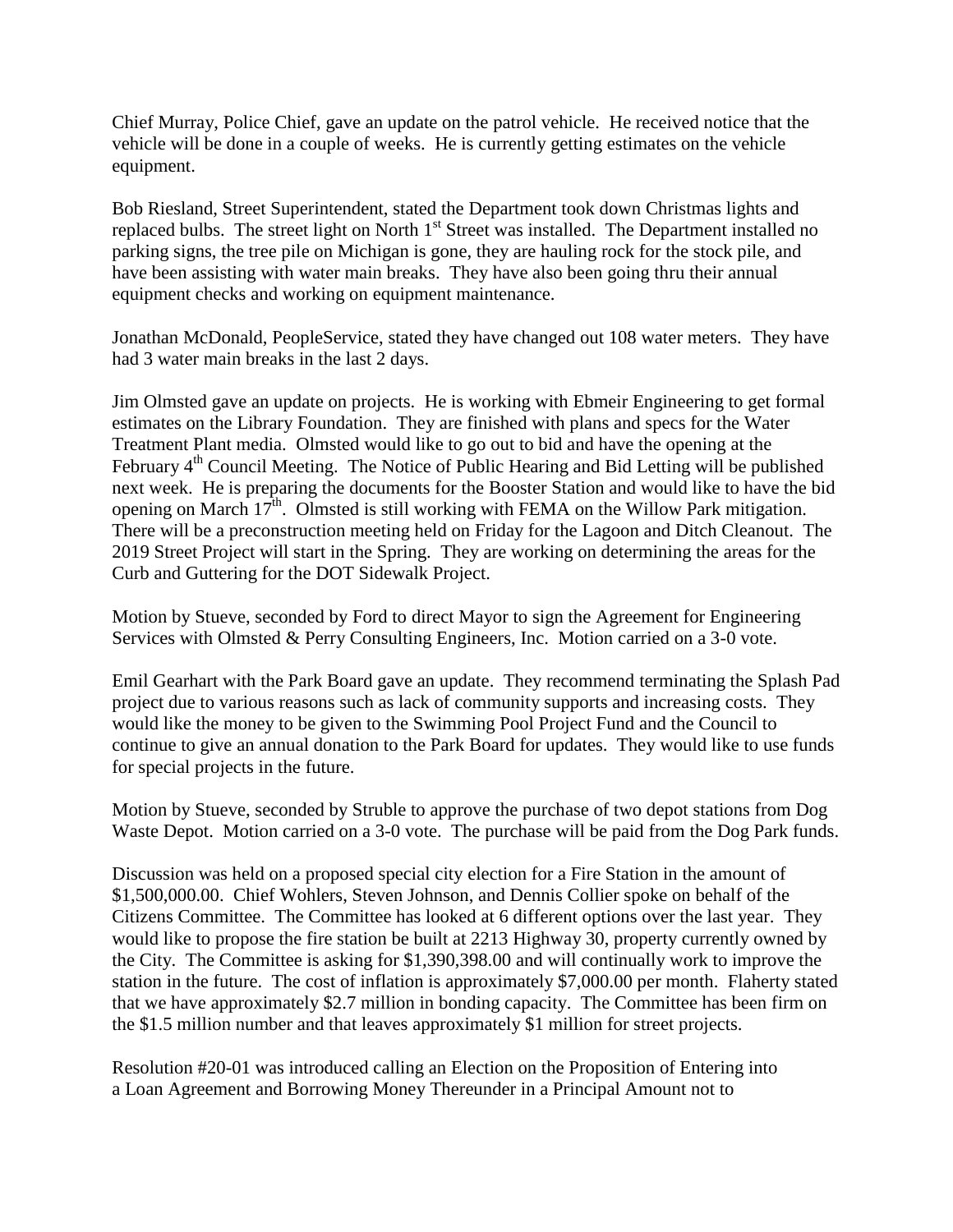Exceed \$1,500,000 for a Municipal Fire Station. Motion by Struble, seconded by Ford. Motion carried on a 3-0 vote.

Motion by Struble, seconded by Stueve to approve Edward Murray as Police Chief. Motion carried on a 3-0 vote.

Motion by Struble, seconded by Ford to approve Jodie Flaherty as City Clerk. Motion carried on a 3-0 vote.

Motion by Struble, seconded by Ford to approve Todd Argotsinger as City Attorney. Motion carried on a 3-0 vote.

Motion by Stueve, seconded by Ford to approve Sherman Struble as Mayor Pro-Tem. Motion carried on a 3-0 vote.

Discussion was held on the Hiring Committee for the Water Billing Clerk Position. Stueve and Struble would like to be on the committee.

Flaherty stated she was contacted by the County Treasurer. The County has been working with the property owners at 506 E Superior Street. The City has a special assessment of \$25.00 on the property for frost plate repair. The County would like the City to consider forgiving the assessment. Council does not want to forgive the assessment.

Motion by Struble, seconded by Stueve to table the Health Insurance Renewal. Motion carried on a 3-0 vote.

Ordinance was introduced Amending the Code of Ordinance of the City of Missouri Valley adopting the 2015 Edition of the International Property Maintenance Code, Regulating and Governing the Conditions and Maintenance of Property, Buildings, and Structures; by Providing the Standards for Supplied Utilities and Facilities and other Physical Things and Conditions Essential to Ensure that Structure are Safe, Sanitary and Fit for Occupation and Use; and the Condemnation of Buildings and Structures unfit for Human Occupancy and Use and the Demolition of such Structures in the City of Missouri Valley; Providing for the Issuance of Permits and Collection of Fee Therefore; Repealing all Other Ordinances or Parts of Ordinances in Conflict Herewith. Motion by Stueve, seconded by Struble to adopt the  $1<sup>st</sup>$  reading. Roll call: Ayes: Stueve, Struble Nayes: Ford. Motion failed.

Motion by Struble, seconded by Stueve to table the Resolution Establishing Fees for Inspections of Residential Rental Property within the City of Missouri Valley. Motion carried on a 3-0 vote.

Motion to by Struble, seconded by Stueve to table the Motion to Direct Mayor to sign the Contract for Services with Southwest Iowa Planning Council. Motion carried on a 3-0 vote.

There were no City Clerk comments.

There were no Mayor comments.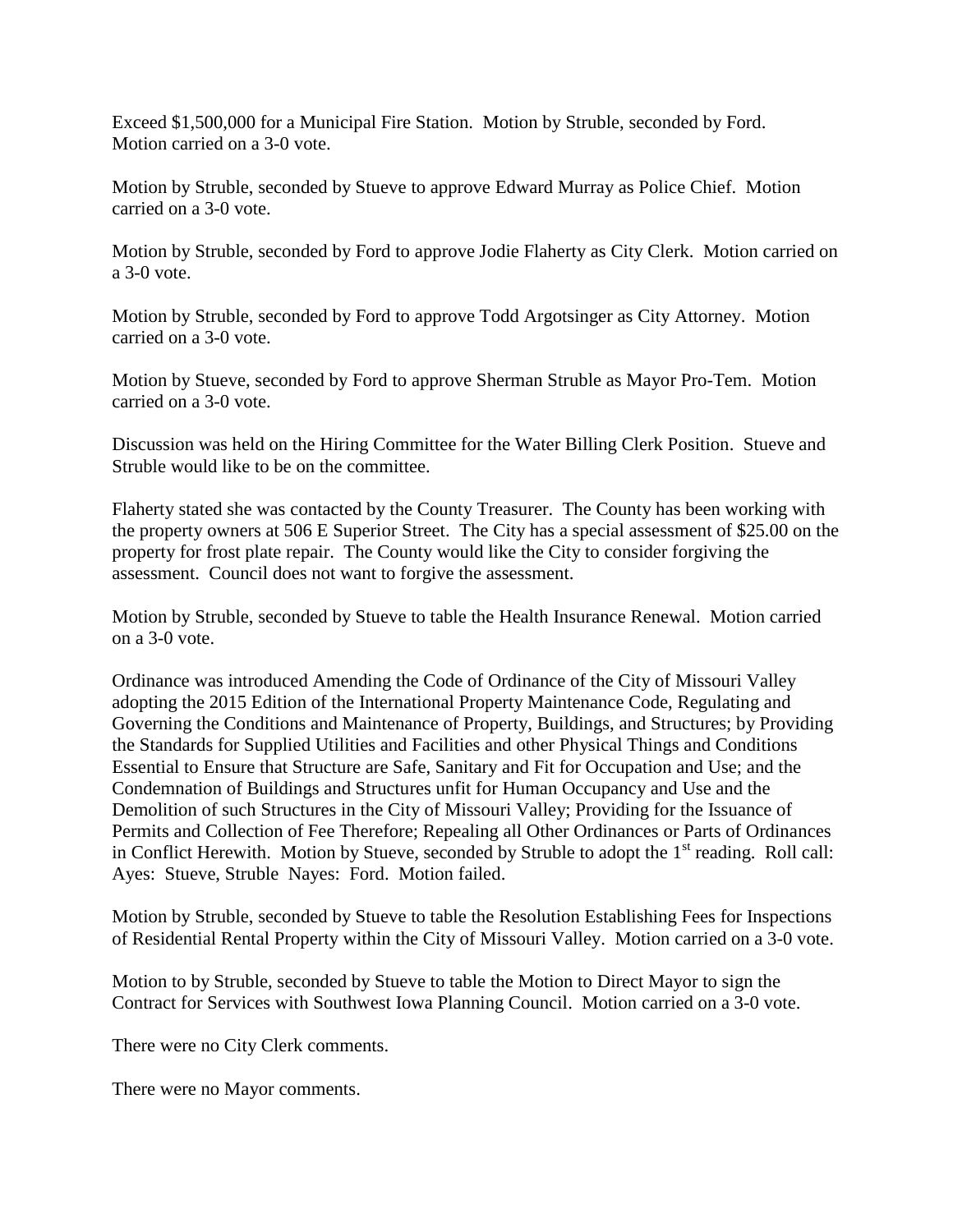Motion by Struble, seconded by Stueve to enter into closed session at 6:57 p.m. per IA Code 21.5(g) to avoid disclosure of specific law enforcement matters, such as current or proposed investigations or inspection or auditing techniques or schedules, which if disclosed would enable law violators to avoid detection and to invite Chief Murray into the session. Motion carried on a 3-0 vote.

Motion by Stueve, seconded by Struble to return to open session at 7:16 p.m. with no action taken. Motion carried on a 3-0 vote.

Motion by Struble, seconded by Stueve to adjourn at 7:18 p.m. Motion carried on a 3-0 vote.

Shawn Kelly, Mayor

Attest: Jodie Flaherty, City Clerk

## RESOLUTION 20-01

## RESOLUTION CALLING AN ELECTION ON THE PROPOSITION OF ENTERING INTO A LOAN AGREEMENT AND BORROWING MONEY THEREUNDER IN A PRINCIPAL AMOUNT NOT TO EXCEED \$1,500,000 FOR A MUNICIPAL FIRE STATION

WHEREAS, it is deemed advisable that the City of Missouri Valley, Iowa (the "City"), enter into a loan agreement and issue its bonds in an amount not exceeding \$1,500,000 to provide funds to pay the cost, to that extent, of constructing, furnishing and equipping a municipal fire station (hereinafter referred to as the "Project"); and

WHEREAS, pursuant to Chapter 384 of the Code of Iowa, before the City may enter into a loan agreement and issue its general obligation bonds for such purpose, the City must hold a special election upon such proposition and receive a favorable vote from at least 60% of the total votes cast at such special election;

NOW, THEREFORE, BE IT RESOLVED by the City Council of the City of Missouri Valley, Iowa, as follows:

Section 1. A special municipal election is hereby called and ordered to be held in and for the City, on March 3, 2020, in conjunction with the regular election to be held on that date, at which there will be submitted to the voters of the City the following proposition:

*"Shall the City of Missouri Valley, in Harrison County, State of Iowa, enter into a loan agreement and issue general obligation bonds in an amount not exceeding*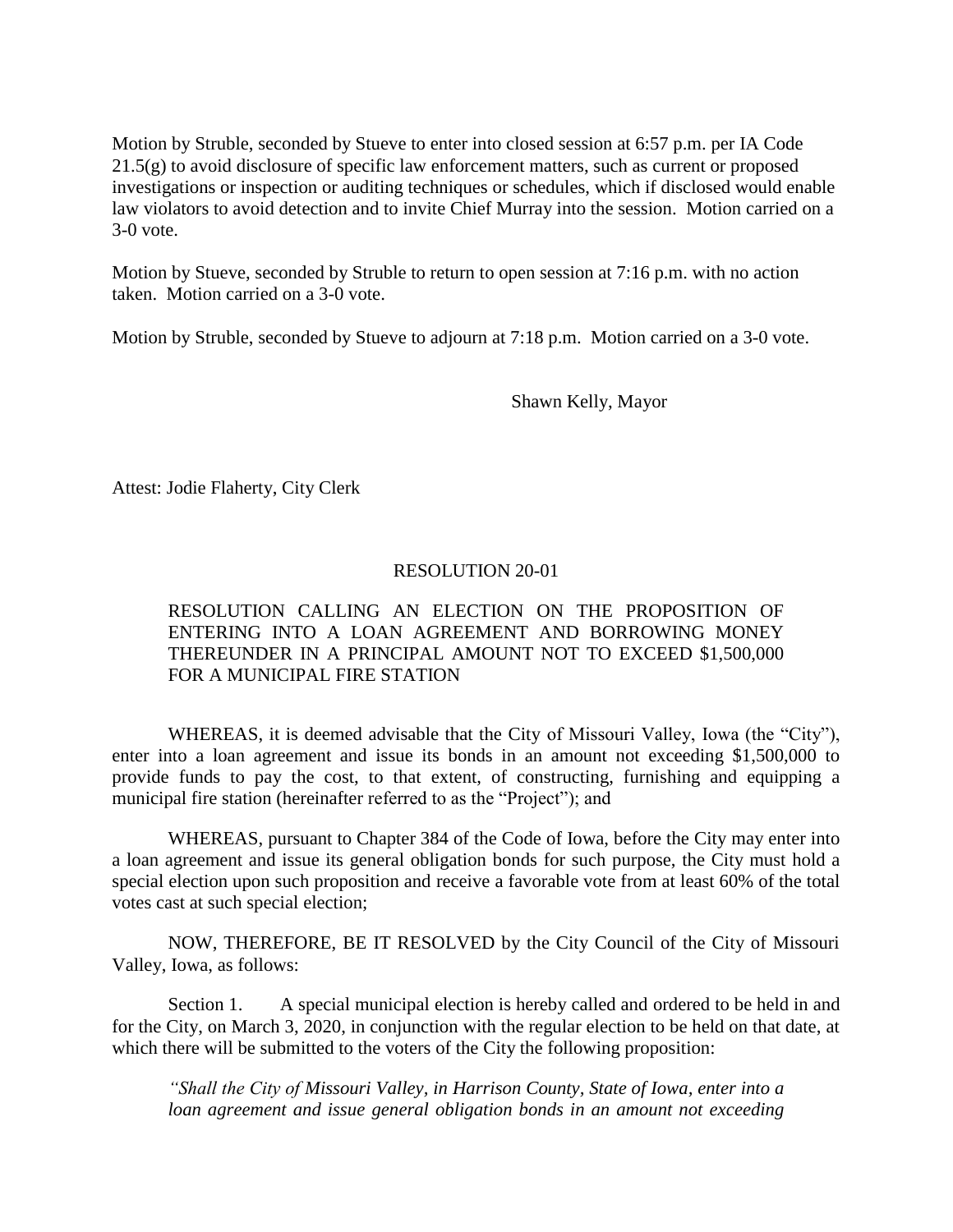*\$1,500,000 for the purpose of paying the cost, to that extent, of constructing, furnishing and equipping a municipal fire station?"*

Section 2. The Harrison County Commissioner of Elections is hereby authorized and requested to issue a proclamation and notice of the election on the aforementioned proposition and of the time and place thereof and to take all other actions necessary pursuant to state law to conduct the election.

Section 3. All of the foregoing matters are adopted and resolved by this City Council, and the City Clerk is hereby directed to give written notice thereof by submitting a copy of this resolution no later than 5:00 p.m. on January 17, 2020 to the Harrison County Commissioner of Elections, who has the duty to conduct this election, for approval, ratification and confirmation to the extent required by Iowa law, and such County Commissioner of Elections shall signify such approval, ratification and confirmation and shall order the election to be conducted in the manner set forth herein by signing the order attached to this resolution.